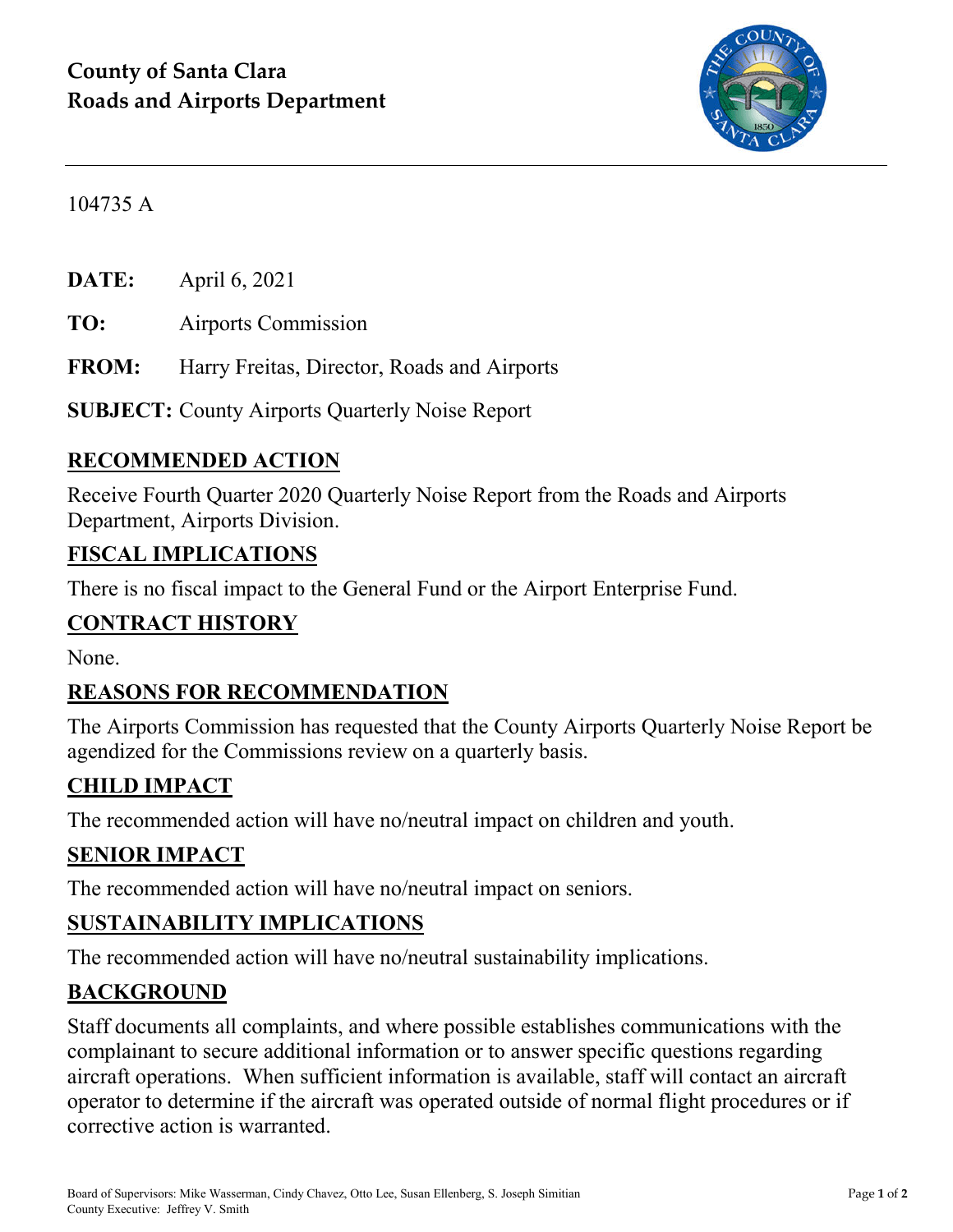During the fourth quarter of 2020, which covers the months of October, November, and December there were eight referrals for Reid-Hillview Airport, and no referral for San Martin Airport. Four referrals were for operations not associated with either Reid-Hillview or San Martin Airports. One complainant accounted for four of the referrals related to activity at Reid-Hillview airport with seven individual phone calls<sup>[1](#page-1-0)</sup>.

There were 37,473 operations (takeoffs and landings) during the quarter at Reid-Hillview, which equates to one referral for every 4,684 operations. There were 8,940 operations at San Martin Airport.

|       | <b>RHV</b> |            | E16 <sup>2</sup> |            |
|-------|------------|------------|------------------|------------|
|       | Ops.       | Daily Avg. | Ops.             | Daily Avg. |
| Oct   | 13,098     | 423        | 2,484            | 80         |
| Nov   | 11,984     | 398        | 2,976            | 99         |
| Dec   | 12,427     | 401        | 3,480            | 112        |
| Total | 37,473     | 407        | 8,940            | 97         |

## **ATTACHMENTS:**

• Q4 2020 Referrals (PDF)

<span id="page-1-1"></span><sup>2</sup> Estimated using recorded E16 Unicom radio calls.

Board of Supervisors: Mike Wasserman, Cindy Chavez, Otto Lee, Susan Ellenberg, S. Joseph Simitian Page **2** of **2** County Executive: Jeffrey V. Smith

 $\overline{a}$ 

<span id="page-1-0"></span><sup>&</sup>lt;sup>1</sup> Multiple calls in one day from one caller are counted as one referral.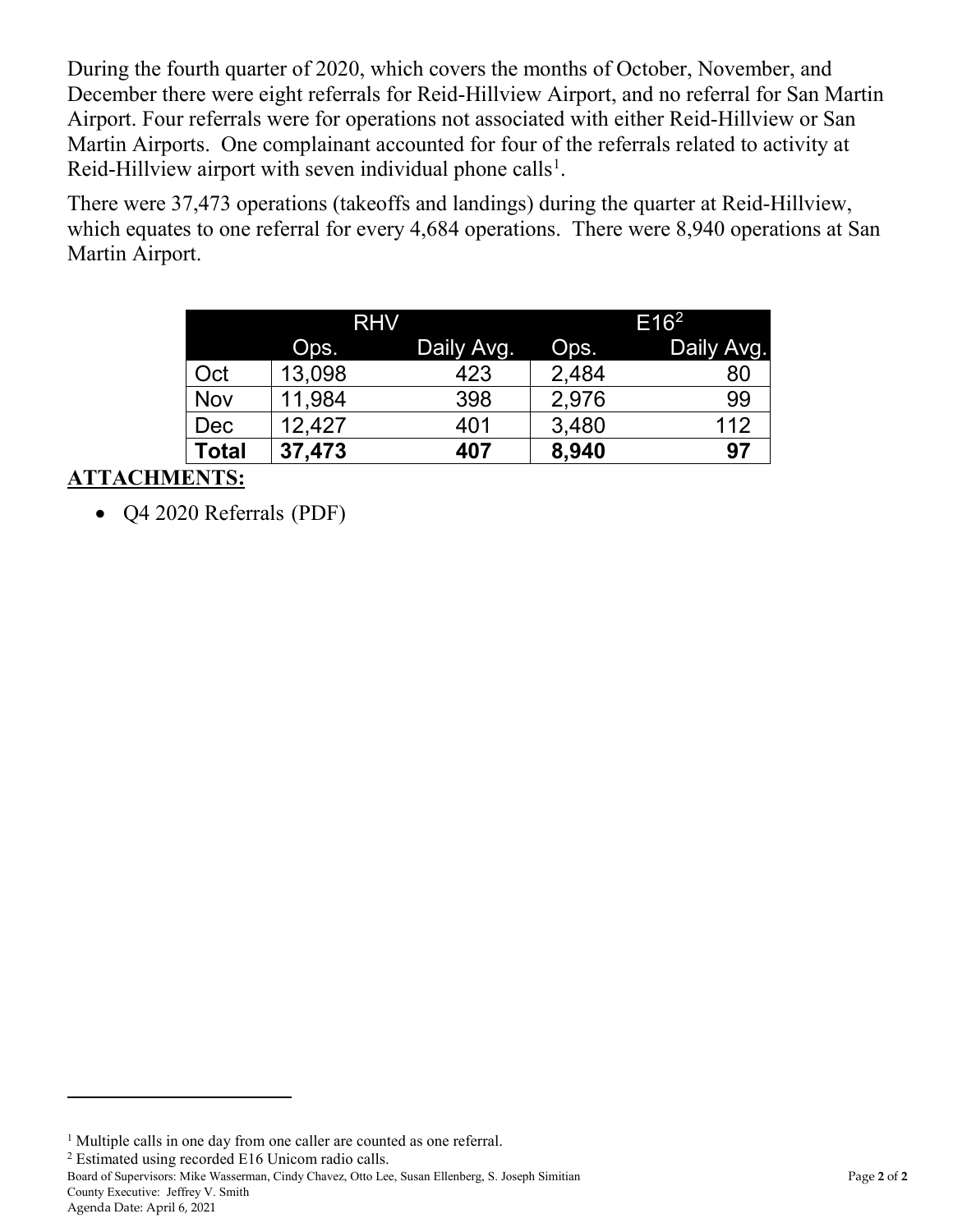# Quarterly Noise Referrals

| <b>Airport</b> | Date Time              | <b>Nature of Complaint</b>                                                                                                                                                                                                                 | <b>Action Taken</b>                                                                                                                                                                                                                                                                                                                                                                                                                                                                                                                                                       |
|----------------|------------------------|--------------------------------------------------------------------------------------------------------------------------------------------------------------------------------------------------------------------------------------------|---------------------------------------------------------------------------------------------------------------------------------------------------------------------------------------------------------------------------------------------------------------------------------------------------------------------------------------------------------------------------------------------------------------------------------------------------------------------------------------------------------------------------------------------------------------------------|
| <b>RHV</b>     | 10/4/2020 10:12:00 PM  | Mr. B from East San Jose left two (2)<br>messages on the County Airports noise<br>referral voicemail. Mr. B stated that there were<br>departures from RHV Airport post 10:00 pm.                                                           | Airport staff reviewed ATC radio transmissions and radar<br>data for the evening of Sunday, October 4. A single<br>Cessna aircraft conducted two takeoffs at the times<br>specified by the caller. The caller did not reference an<br>aircraft operation contrary to County or Federal rules and<br>regulations. No further action was taken.                                                                                                                                                                                                                             |
| <b>RHV</b>     | 10/9/2020 12:40:00 PM  | Mr. W from East San Jose left a message on<br>the County Airports noise referral voicemail.<br>Mr. W stated that a white high-wing aircraft<br>flew over his residence at low altitude (100' to<br>200') while in the RHV traffic pattern. | Airport staff reviewed ATC radio transmissions and radar<br>data for the early afternoon of Friday, October 9. There<br>were multiple aircraft in the RHV left-hand traffic pattern<br>during the time period specified by the caller. None of the<br>aircraft observed appeared to be below normal traffic<br>pattern altitude in the vicinity of the caller's address. The<br>caller did not reference an aircraft operation contrary to<br>County or Federal rules and regulations. No further action<br>was taken.                                                    |
| RHV            | 10/18/2020 9:39:00 AM  | Mr. W from East San Jose left a message on<br>the County Airports noise referral voicemail.<br>Mr. W stated that a cream colored mid-wind<br>aircraft flew over his residence at low altitude.                                             | Airport staff reviewed ATC radio transmissions and radar<br>data for the morning of Sunday, October 18. There were<br>several aircraft conducting traffic pattern work during the<br>time period specified by the caller. All aircraft appeared on<br>radar to be at or above normal traffic pattern altitude in the<br>vicinity of the caller's residence. The caller did not<br>reference an aircraft operation contrary to County or<br>Federal rules and regulations. No further action was taken.                                                                    |
| <b>RHV</b>     | 10/20/2020 11:27:00 AM | Mr. B from East San Jose left a message on<br>the County Airports noise referral voicemail.<br>Mr. B stated that there was a departure from<br>RHV Airport post 10:00 pm.                                                                  | Airport staff reviewed ATC radio transmissions and radar<br>data for the evening of Tuesday, October 20. A single<br>Rans aircraft conducted a missed approach at the time<br>specified by the caller. The caller did not reference an<br>aircraft operation contrary to County or Federal rules and<br>regulations. No further action was taken.                                                                                                                                                                                                                         |
| <b>RHV</b>     | 10/21/2020 10:25:00 PM | Mr. B from East San Jose left three (3)<br>messages on the County Airports noise<br>referral voicemail. Mr. B stated that there were<br>departures from RHV Airport post 10:00 pm.                                                         | Airport staff reviewed ATC radio transmissions and radar<br>data for the evening of Wednesday, October 21. A single<br>Cessna 172 aircraft conducted multiple departures during<br>the time period specified by the caller. The caller did not<br>reference an aircraft operation contrary to County or<br>Federal rules and regulations. No further action was taken.                                                                                                                                                                                                    |
| RHV            | 10/27/2020 9:55:00 AM  | Mr. W from East San Jose left a message on<br>the County Airports noise referral voicemail.<br>Mr. W stated that a white and blue aircraft flew<br>over his residence at low altitude.                                                     | Airport staff reviewed ATC radio transmissions and radar<br>data for the morning of Tuesday, October 27. There were<br>several aircraft operating in the left-hand traffic pattern at<br>the time specified by the caller. The radar data did not<br>indicate that any of the aircraft were being operated below<br>normal traffic pattern altitudes. The caller did not reference<br>an aircraft operation contrary to County or Federal rules<br>and regulations. No further action was taken.                                                                          |
| <b>RHV</b>     | 10/28/2020 1:17:00 AM  | Mr. W from East San Jose left a message on<br>the County Airports noise referral voicemail.<br>Mr. W stated that a white and blue high-wing<br>aircraft was flying over his residence at low<br>altitude.                                  | Airport staff reviewed ATC radio transmissions and radar<br>data for the early afternoon of Wednesday, October 28. A<br>Cessna 172 aircraft was observed flying a left-hand traffic<br>pattern in the vicinity of the caller's residence. The aircraft<br>appeared to be at an altitude of approximately 400-ft, which<br>is typical for that location (approximately 1/2-mile south of<br>the end of the RHV 31-Left runway). The caller did not<br>reference an aircraft operation contrary to County or<br>Federal rules and regulations. No further action was taken. |
| <b>RHV</b>     | 12/9/2020 11:08:00 PM  | Mr. B from East San Jose left a message on<br>the County Airports noise referral voicemail.<br>Mr. B stated that there was a departure from<br>RHV Airport post 10:00 pm.                                                                  | Airport staff reviewed ATC radio transmissions and radar<br>data for the evening of Wednesday, December 9. A<br>Cessna aircraft conducted a straight-out departure at the<br>time specified by the caller. The caller did not reference an<br>aircraft operation contrary to County or Federal rules and<br>regulations. No further action was taken.                                                                                                                                                                                                                     |
| Other          | 12/10/2020 6:27:00 PM  | Mr. M from Los Gatos sent an email to the<br>County Airports noise office. Mr. M stated that<br>a Cessna aircraft flew over his residence at<br>1,800-feet and was "too low and too frustrating<br>at dinnertime".                         | Airport staff reviewed available radar data for the afternoon<br>of Thursday, December 10. A Cessna aircraft over flew the<br>caller's residence at 2,100-feet. No further action was<br>taken.                                                                                                                                                                                                                                                                                                                                                                           |